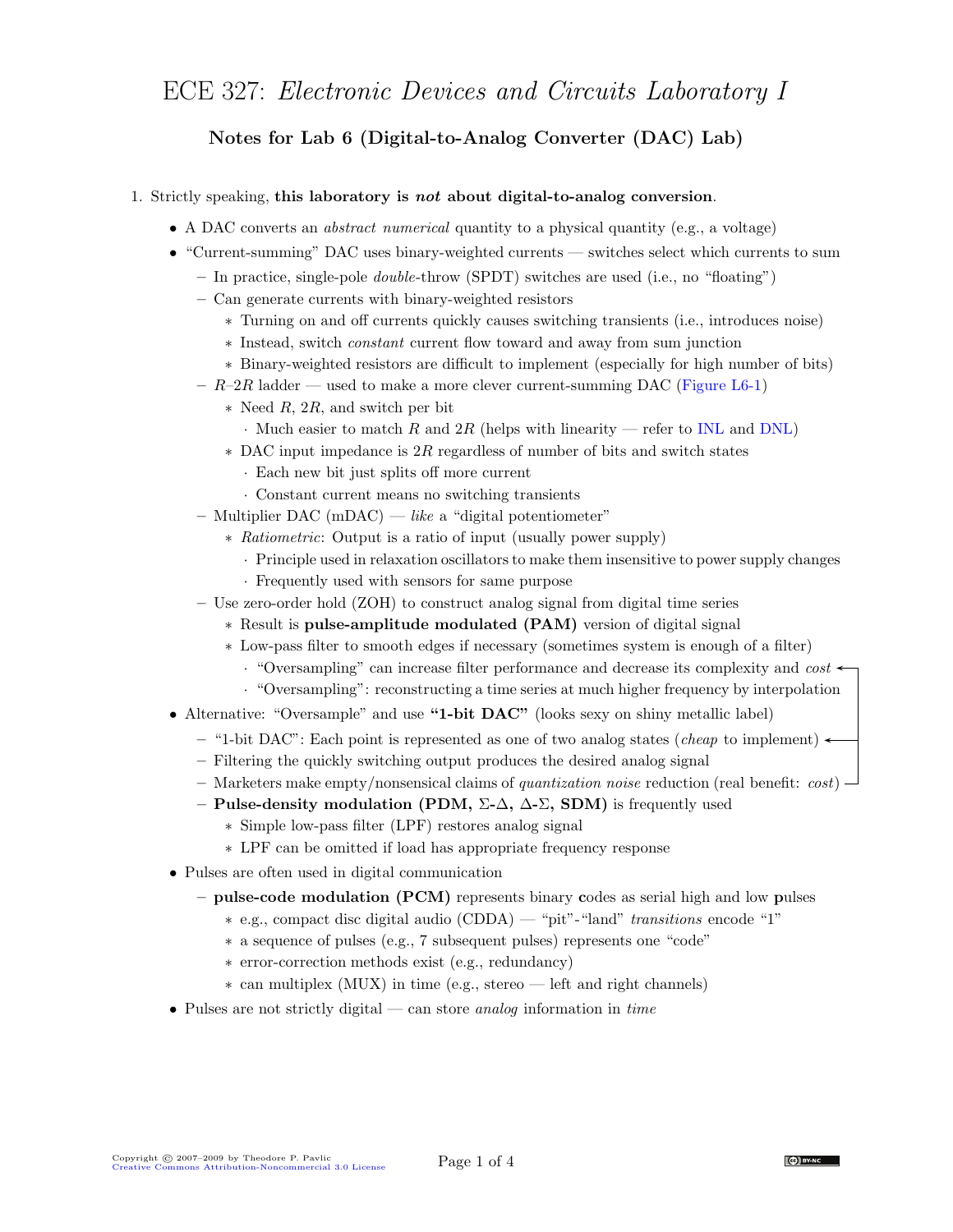- 2. Pulse modulation and amplifier efficiency
	- Amplifier types (i.e., "classes") From least to most efficient
		- Class A
			- ∗ All devices (e.g., transistors) are in active mode
				- $\cdot$  e.g., power supplied from *both* rails at *all* times and dissipated through transistors
			- ∗ Devices dissipate power to replicate signal exactly (i.e., to place output between rails)
			- ∗ High-fidelity but high power loss and bulky components
			- ∗ Maximum 50% efficiency (i.e., equal power dissipated in amplifier as in load)
		- Class B
			- ∗ Devices move into cutoff mode for half of a sine wave input cycle
				- · e.g., power supplied from only one supply rail at a time
			- ∗ Distortion from switching from active to cutoff modes
			- ∗ Maximum 78.5% (i.e., π/4) efficiency
		- Class C
			- ∗ Like class B, but in cutoff for even longer (i.e., extremely high distortion)
				- · Visualize one impulse for every input cycle
				- $\cdot$  *Extremely* efficient (very little amplifier conduction, so 80% or higher efficiency)
			- ∗ Loads are tuned (e.g., high-Q LC filter) for narrow bandwidth applications (e.g., RF)
				- · Like hitting a bell with a hammer
				- · Load "rings" at desired frequency
				- · Information theory connection: narrow bandwidth implies high prior information
		- Class D (and trademarked variations of the "switching amplifier")
			- ∗ Devices are never active they act like SWITCHES
				- · Switches don't dissipate power  $(i = 0 \text{ or } v = 0, \text{ so } i \times v = 0)$
				- · Contrast with dissipative "active" "dimmers"
				- · Efficiencies in 90% neighborhood and components are cheap and small
			- ∗ Input signal is modulated over output pulses
				- · Pulse-width (PWM) or Pulse-density modulation (PDM) are frequently used
				- · More exotic models use "sliding mode" tracking (OSU ECE's Utkin, Lenin prize)
				- $\cdot$  "H-bridge" [\(Figure L6-2\)](#page-2-1) positive, negative, zero (braking), and floating output
				- · High-efficiency LC filter can be used to smooth output if necessary
			- ∗ Amplification by switching between supply rails no active components needed
				- · Voltage gain through switching high voltage rails
				- · Power gain by switching rails capable of high current
			- ∗ Our PWM modem can be viewed as a class-D amplifier
				- · To double received signal, design receiver for 20 V rail
			- ∗ Switching amplifiers and converters are major subjects of ECE 624/628/720/724

## 3. Typical demodulation of PWM

- PWM and PDM look like modulated signal near DC (i.e., "average" of pulses tracks signal)
	- Demodulation eventually extracts baseband signal with "filter"
	- Nonlinear preconditioning concentrates baseband and removes lower sampling harmonics
- $\bullet \,$  "Natural sampling" with sawtooth or can be demodulated with LPF alone
	- Pulse widths are too small for hysteresis requirements of our infrared (IR) receiver.
- "Uniform sampling" is sampled, and so it requires conversion to PAM first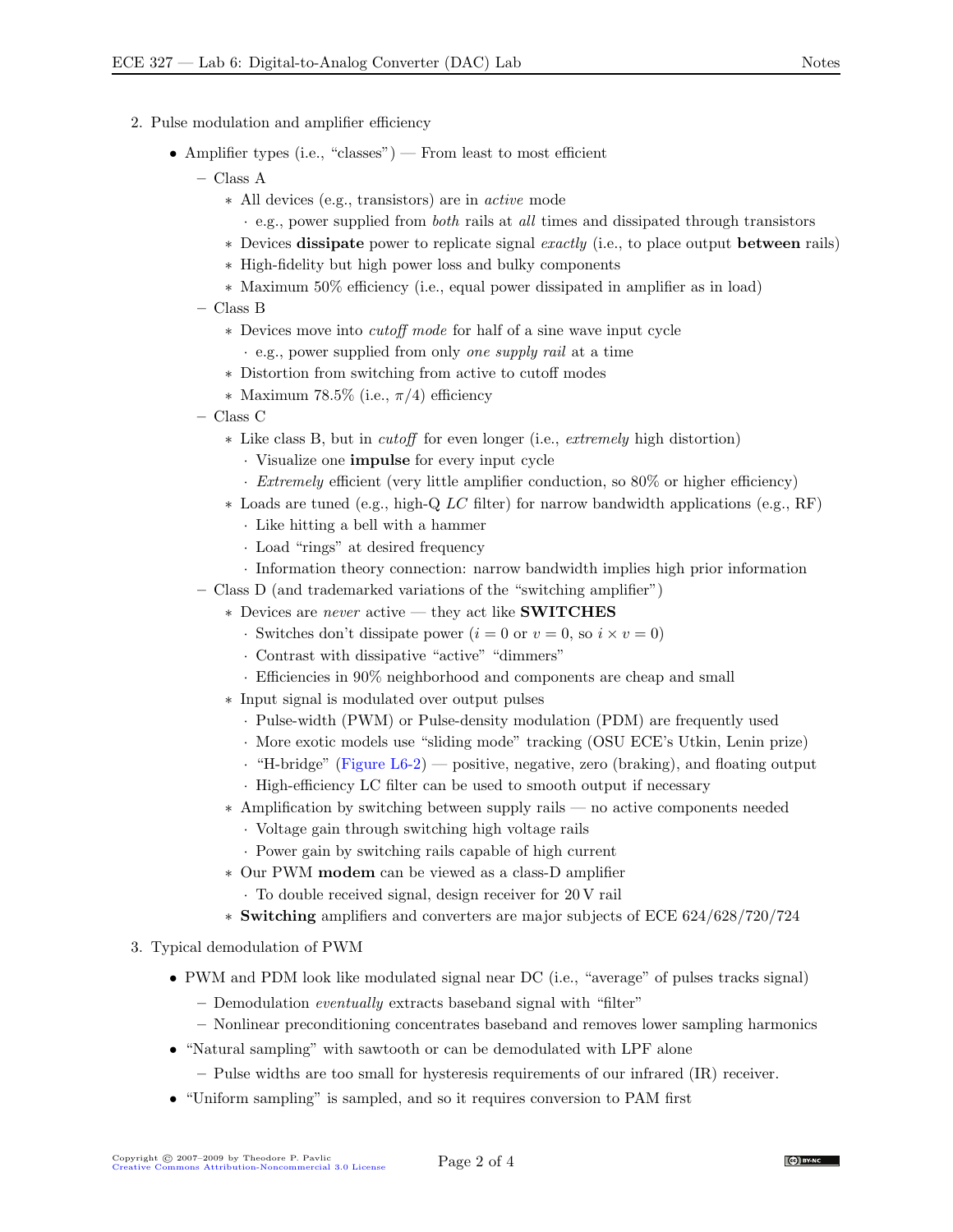

<span id="page-2-0"></span>Figure L6-1: " $R-2R$  ladder" for current-summing digital-to-analog converter (DAC). Circuit is easy to implement and does not cause switching transients when input "code" is changed. Input impedance is 2R, and so total current through ladder is  $(10 \text{ V})/(2R)$  regardless of number of wrungs and switch states. Current through each  $2R$  "wrung" of "ladder" is half of current in previous wrung. So the currents in the wrungs are binary-weighted. Each 0 V connection can be selectively switched from "real ground" to a ["virtual ground.](http://en.wikipedia.org/wiki/Virtual_ground)" The selected currents at the virtual ground will sum, and the resulting current will be an analog version of the digital input (i.e., the switch states).



<span id="page-2-1"></span>Figure L6-2: "H-bridge" for driving smooth loads with discrete output. Circuit can be used with a 1-bit output to drive a motor (or other load) forwards or backwards. Additionally, output can be switched to float (e.g., a free-spinning motor) or be shorted (e.g., for primitive ["dynamic braking"](http://en.wikipedia.org/wiki/Dynamic_braking) of a motor). Moving quickly between states (e.g., forward to stop to forward again) forces the load into some intermediate behavior, and so smooth outputs are possible from discrete controls.